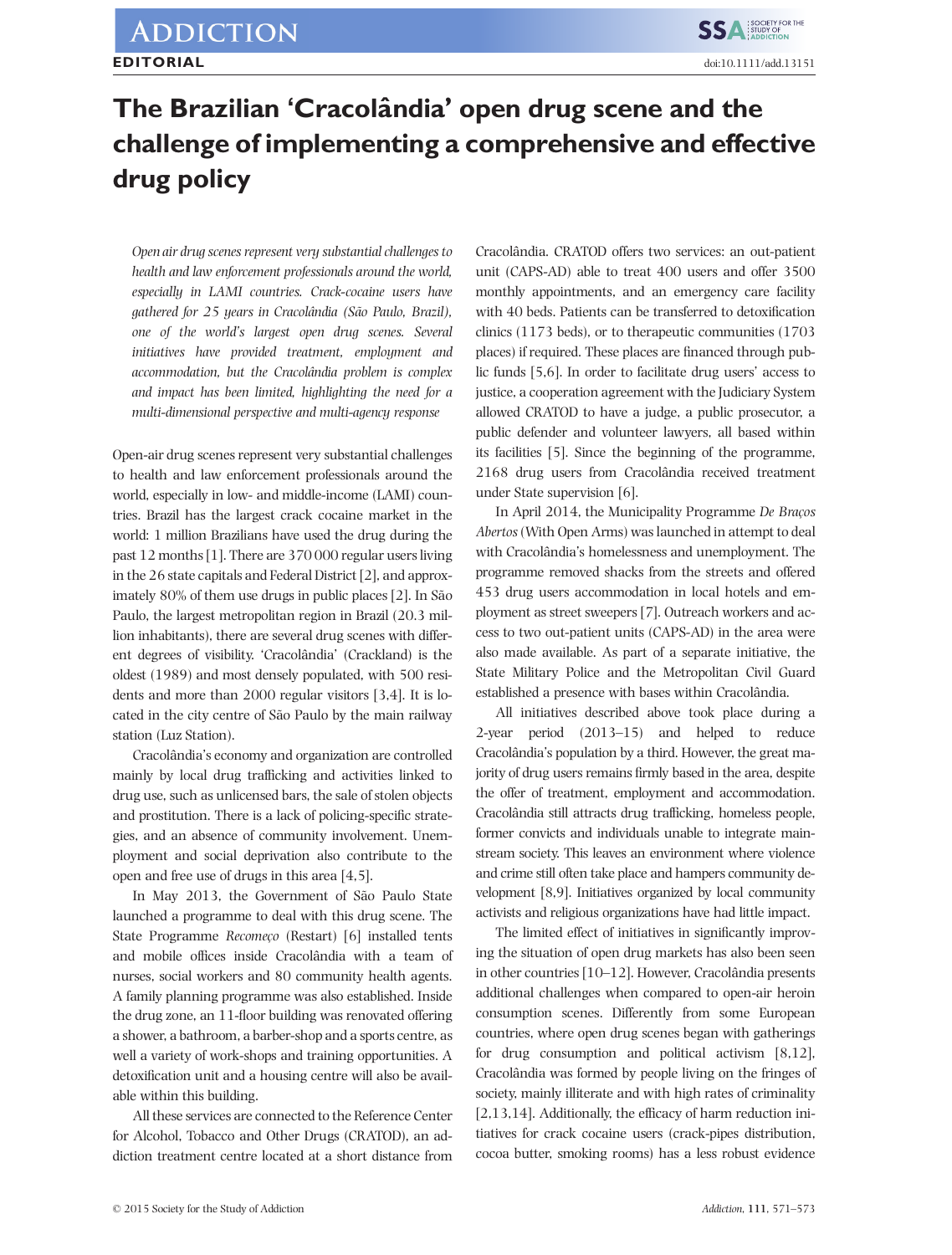base than that for heroin users (needle-exchange programme, opioid substitution therapy, injecting rooms) [15]. There is a lack of agreement on the efficacy of lowthreshold actions for crack cocaine users [15].

Conflicts of ideology are prominent, and take precedence over evidence-based discussions on how to deal with open-air drug markets [16]. The emphasis on drug users' health and public order, as well as proposals of partnerships involving law enforcement, social and health services [17,18], can be seen by some parts of Brazilian society as processes of 'social cleansing' and a 'threat against addicts' rights'. Detoxification units and, especially, therapeutic communities, can also be seen as a 'return to lunatic asylums'. There is an underlying belief that psychiatric disorders, including drug addiction, can be resolved solely with social inclusion [3,16]. The alternative view is that, while social inclusion is clearly a fundamental part of the solution, the importance of treatment should not be neglected. There is no housing system designed specifically to assist psychoactive substance abusers.

What is required is a combination of policies, in order to reduce supply and increase treatment availability and social and housing support. These have been seen to help other countries to deal successfully with existing open drug markets and prevent new ones from forming [8,11,12,19]. As well as increasing drug users' access to health care and promoting their social inclusion, it is also important to prioritize the quality of life of the urban space, increase security and revitalize suburbs [17].

International comparison reveals that three aspects are dangerously absent in Brazilian drug policy on open-air drug scenes: (i) the recognition that open-air drug scenes are particularly problematic, therefore formal guidelines and comprehensive interventions are needed to improve the wellbeing of drug users and also of the wider community; (ii) the establishment and support of organizations responsible for understanding the needs and particularities of the open-air drug markets, as well as searching for solutions, with full involvement of representatives of users, health care, social care, justice and public security and government; and (iii) the development of an integrated action plan with attainable targets and involving health care, social services and police agents. These point to the most constructive way forward in Cracolândia and in other comparable open-air drug scenes internationally.

## Declaration of interests

JS has worked with a range of types of governmental and non-governmental organisations and has also worked with pharmaceutical companies to seek to identify new or improved treatments from whom he and his employer have received honoraria, travel costs and/or consultancy

payments (none known to be related to treatment of crack addiction). A fuller account of his interests is at http:// www.kcl.ac.uk/ioppn/depts/addictions/people/hod.aspx.

JS is supported by the National Institute for Health Research (NIHR) Biomedical Research Centre for Mental Health at South London and Maudsley NHS Foundation Trust and King's College London.

Keywords Brazil, crack cocaine, drug policy, drug trafficking, law enforcement, open air drug scenes, violence.

MARCELO RIBEIRO<sup>1,2</sup>, SÉRGIO DUAILIBI<sup>1,2</sup>,

ROSANA FRAJZINGER $^1$ , ANA LEONOR SALA ALONSO $^{1,3},$ LUCAS MARCHETTI $^1$ , ANNA V. WILLIAMS $^4$ , JOHN STRANG $^4$  & RONALDO LARANJEIRA<sup>2,5</sup>

Reference Center for Alcohol, Tobacco and Other Drugs (CRATOD), São Paulo State Secretary of Health, São Paulo, Brazil,<sup>1</sup> Department of Psychiatry, Federal University of São Paulo (UNIFESP), São Paulo, Brazil,<sup>2</sup> São Paulo State Secretary of Health Office, São Paulo, Brazil,<sup>3</sup> National Addiction Centre, Institute of Psychiatry, Psychology and Neuroscience, King's College London, London,  $UK<sup>4</sup>$  and Programa Recomeço (Restart) Overall Coordination—São Paulo State Government, São Paulo, Brazil<sup>5</sup>

E-mail: marcelorabr@gmail.com

## References

- 1. Abdalla R. R., Madruga C. S., Ribeiro M., Pinsky I., Caetano R., Laranjeira R. Prevalence of cocaine use in Brazil: data from the II Brazilian National Alcohol and Drugs Survey (BNADS). Addict Behav 2014; 39: 297–301.
- 2. Bastos F. I., Bertoni N. National survey on crack cocaine use who are the crack and/or the similar smokable cocaine users in Brazil? How many of them are living in the Brazilian state capitals? Rio de Janeiro: ICICT/FIOCRUZ; 2014.
- 3. Moreira M. R., Fernandes F. M. B., Ribeiro J. M., Neto T. L. F. A review of Brazilian scientific output on crack—contributions to the political agenda. Ciênc Saúde Coletiva 2015; 20: 1047–62.
- 4. Drugs in Brazil—cracking up. Economist, 6 April 2013. Available at: http://www.economist.com/news/americas/ 21575810-worlds-biggest-crack-market-seeks-betterwaydeal -addicts-cracking-up (accessed 8 July 2015).
- 5. Watts J. Cracolândia: the crack capital of Brazil where addicts are forced to seek help. Guardian, London, 9 May 2013. Available at: [http://www.theguardian.com/world/2013/may/09/](http://www.theguardian.com/world/2013/may/09/cracolandia-crack-capital-brazil) [cracolandia-crack-capital-brazil.](http://www.theguardian.com/world/2013/may/09/cracolandia-crack-capital-brazil) Cited 16 July 2015.
- 6. São Paulo State Goverment Restart Program the state program for coping with crack and other drugs. Website. São Paulo, SP. Available at: http://www.programarecomeco.sp.gov.br. Cited: 22 June 2014.
- 7. Bansal S. Controversial São Paulo project offers jobs to crack addicts in Cracolândia. Gardian, London, 29 October 2014. Available at: http://www.theguardian.com/global-development/2014/oct/29/sao-paulo-brazil-crack-addicts-drugs. Cited 24 August 2015.
- 8. Binswanger M. The needle trauma. Tages-Anzeiger, Zurich. 25 November 2014. Available at: [http://www.tagesanzeiger.ch/](http://www.tagesanzeiger.ch/extern/storytelling/needletrauma) [extern/storytelling/needletrauma](http://www.tagesanzeiger.ch/extern/storytelling/needletrauma). Cited 9 June 2015.